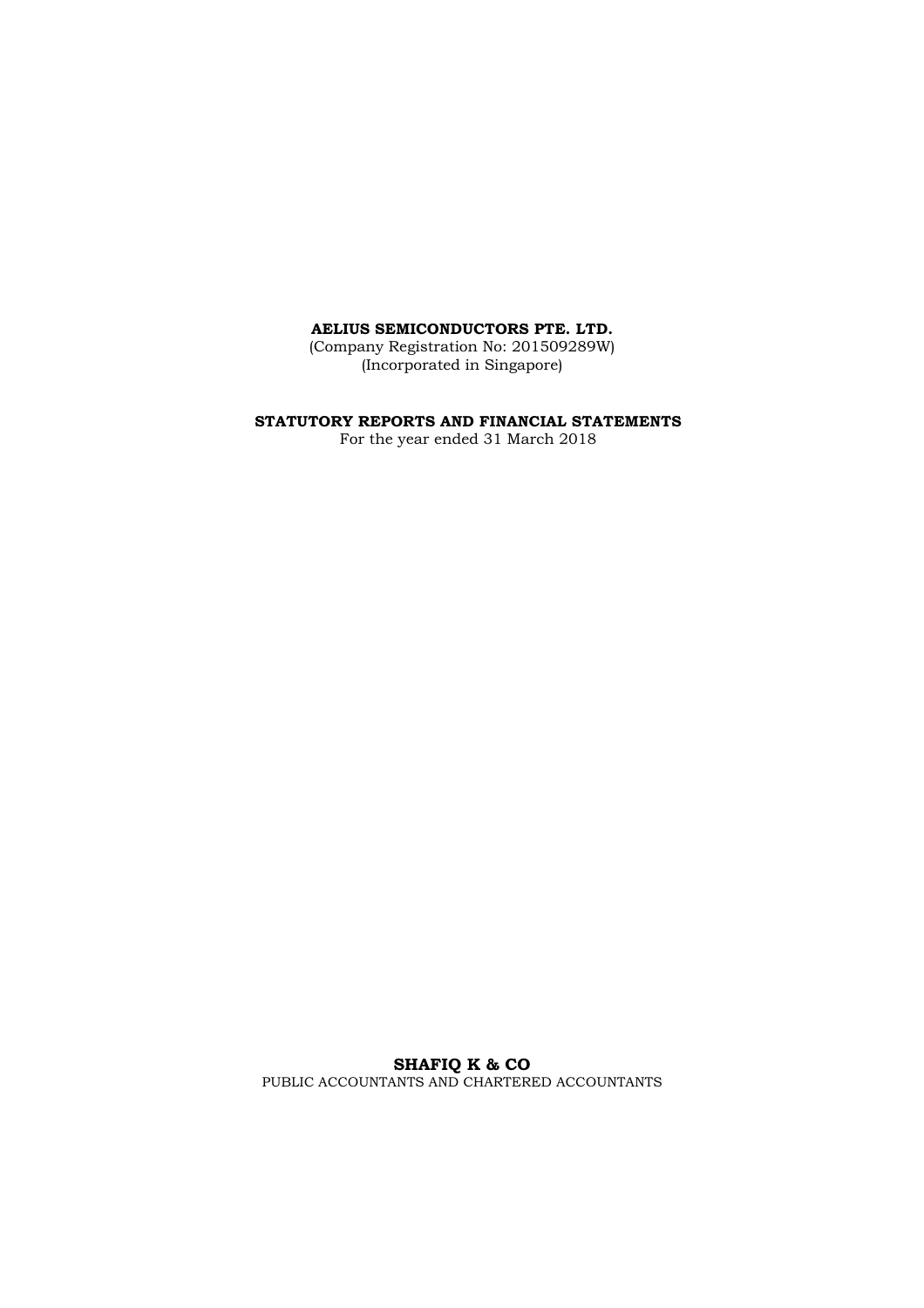(Company Registration No. 201509289W)

#### **DIRECTORS' STATEMENT AND FINANCIAL STATEMENTS YEAR ENDED 31 MARCH 2018**

## **CONTENTS**

|                                        | Page    |
|----------------------------------------|---------|
| Directors' Statement                   | $1 - 2$ |
| Independent Auditors' Report           | $3 - 5$ |
| <b>Statement of Financial Position</b> | 6       |
| Statement of comprehensive Income      | 7       |
| Statement of changes in Equity         | 8       |
| Cash Flow Statement                    | 9       |
| Notes to the Financial Statements      | 10 - 15 |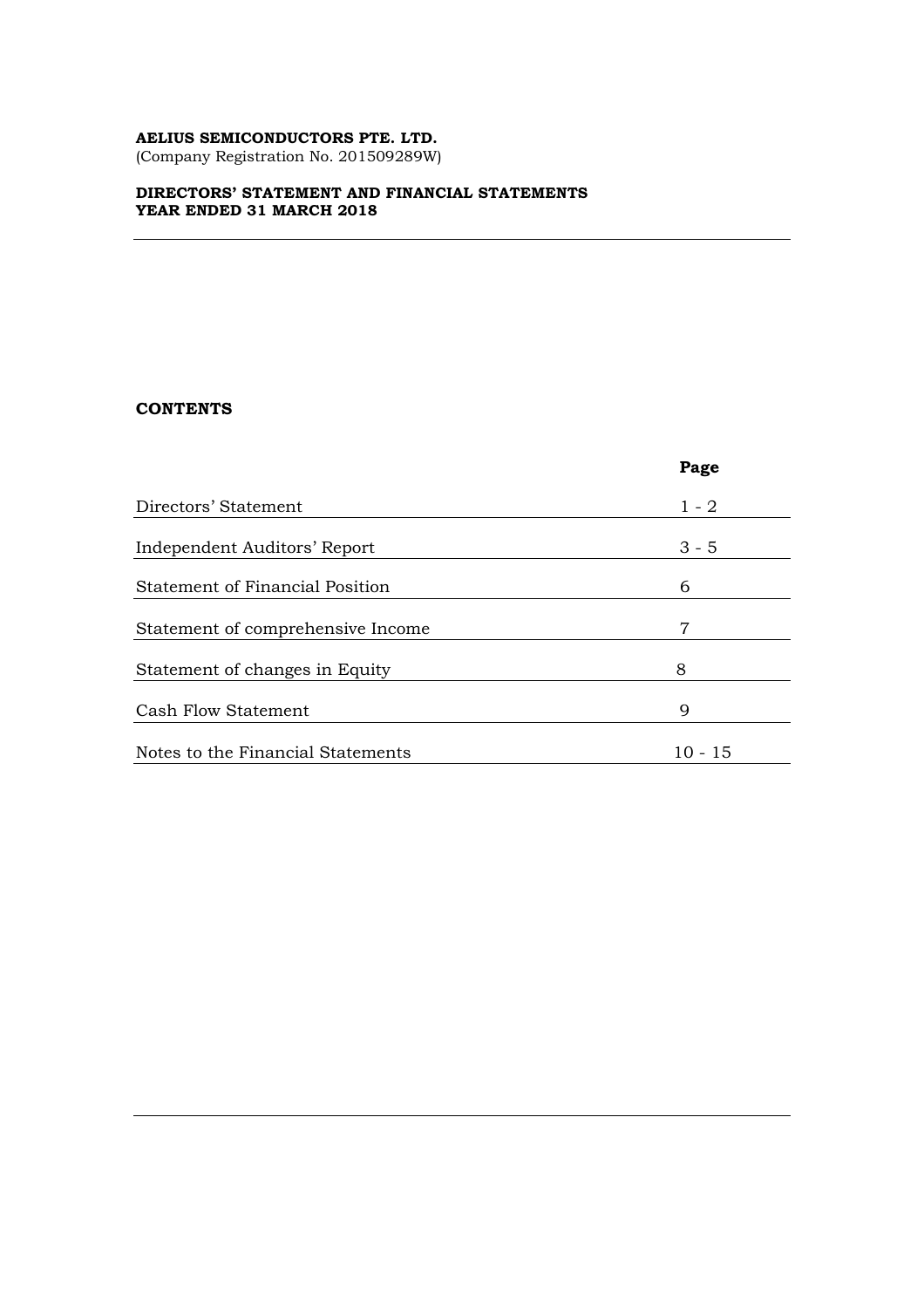(Company Registration No. 201509289W)

#### **DIRECTORS' STATEMENT**

The directors are pleased to present their statement to the members together with the audited financial statements of Aelius Semiconductors Pte. Ltd. (the company) for the financial year ended 31 March 2018.

#### **1. OPINION OF THE DIRECTORS**

In the opinion of the directors,

- (i) the financial statements of the Company are properly drawn up in accordance with the provisions of the Singapore Companies Act, Cap. 50 (the "Act") and Singapore Financial Reporting Standard for Small Entities so as to give a true and fair view of the financial position of the Company as at 31 March 2018 and the financial performance, changes in equity and cash flows of the Company for the financial year ended on that date; and
- (ii) at the date of this statement there are reasonable grounds to believe that the Company will be able to pay its debts as and when they fall due.

#### **2. DIRECTORS**

The directors of the company in office at the date of this statement are:-

Bhumireddy Malla Reddy Buddharaju Lakshmi Narayana Raju Mohan Perugupalli

#### **3. ARRANGEMENTS TO ENABLE DIRECTORS TO ACQUIRE BENEFITS BY MEANS OF THE ACQUISITION OF SHARES AND DEBENTURES**

Neither at the end of the financial year nor at any time during the financial year did there subsist any arrangement whose object is to enable the directors of the company to acquire benefits by means of the acquisitions of shares or debentures in the company or any other body corporate.

#### **4. DIRECTORS' INTEREST IN SHARES AND DEBENTURES**

None of the directors, who held office at the end of the financial year had, any interest in shares of the company and related corporations except as follows:

|                                                                         | No. of Ordinary Shares |              |  |
|-------------------------------------------------------------------------|------------------------|--------------|--|
| Holding Company<br>Astra Microwave Products Limited<br>Name of Director | At 1.4.2017            | At 31.3.2018 |  |
| Bhumireddy Malla Reddy                                                  | 2,153,966              | 470,526      |  |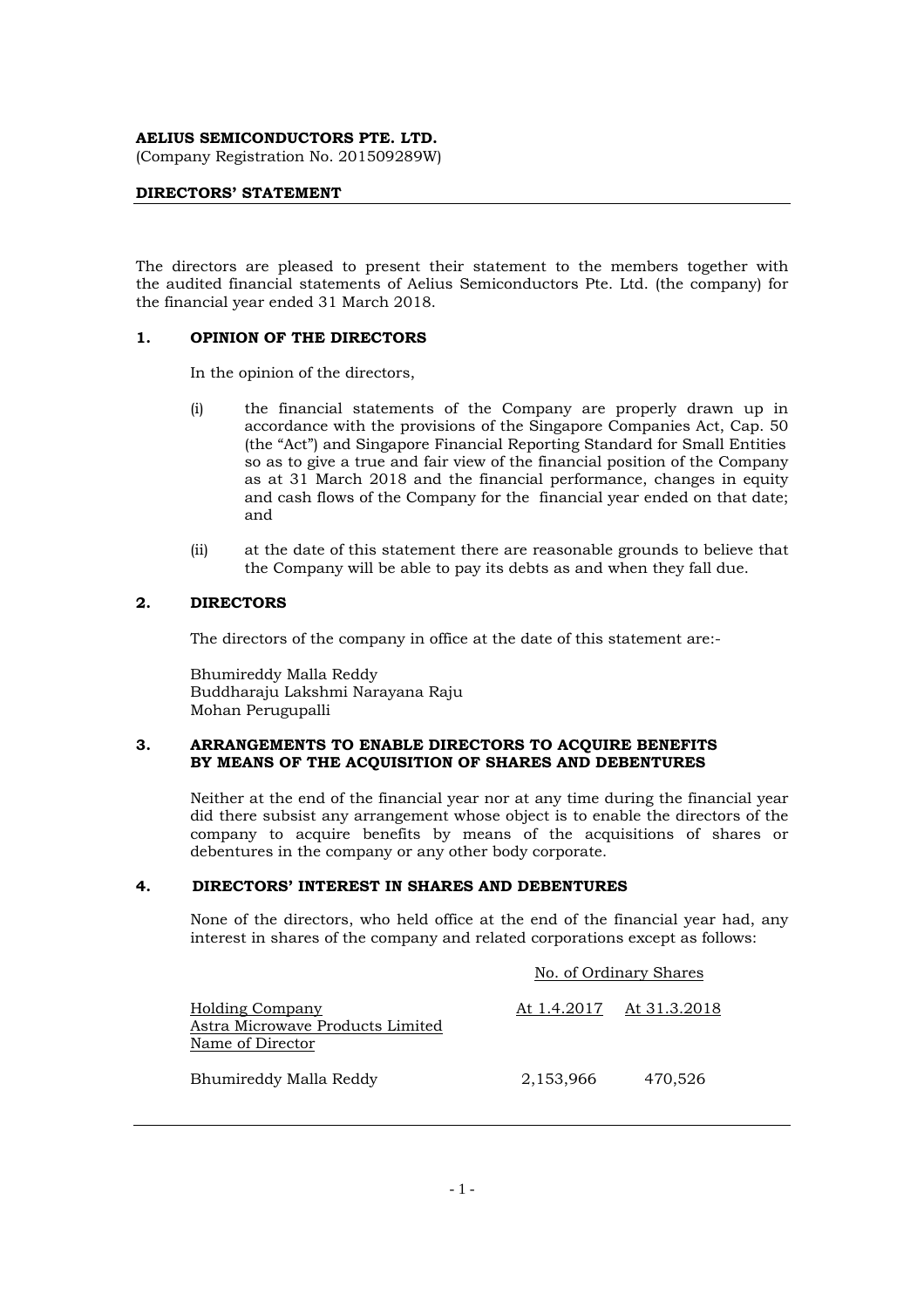AELIUS SEMICONDUCTORS PTE. LTD. (Company Registration No. 201509289W)

## **DIRECTORS' STATEMENT**

#### $5.$ **OPTIONS**

There were no options granted during the financial year to subscribe for unissued shares of the company.

No shares have been issued during the financial year by virtue of the exercise of options to take up unissued shares of the company.

There were no unissued shares of the company under option at the end of the financial period.

#### 6. **AUDITORS**

Shafiq K & Co have expressed their willingness to accept reappointment as auditor.

On Behalf of Board of Directors

Gallacady

**BHUMIREDDY MALLA REDDY** DIRECTOR

LIN Rey

BUDDHARAJU LAKSHMI NARAYANA RAJU **DIRECTOR** 

Singapore, 28 April 2018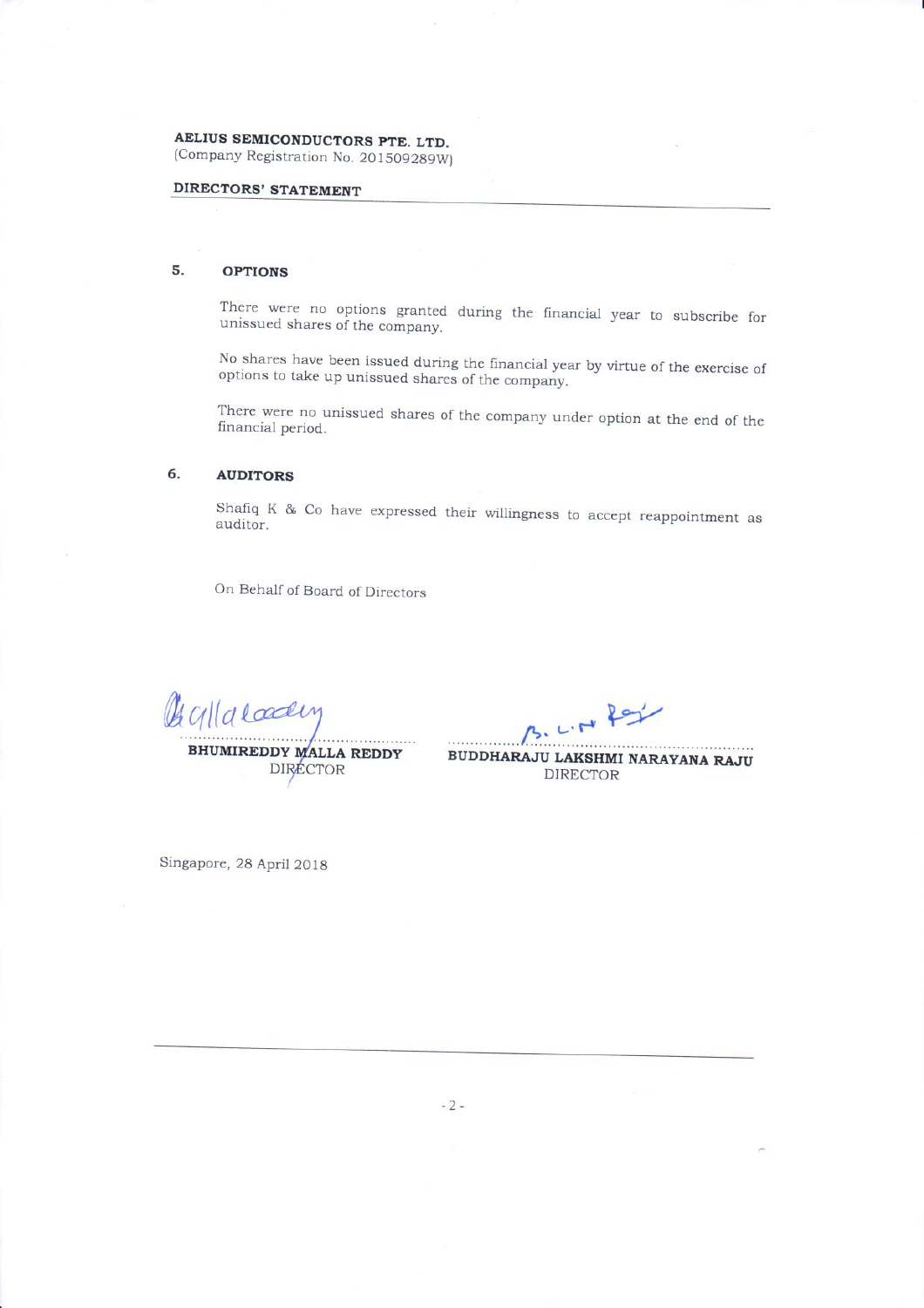# **SHAFIQ K & CO**

 $(Region No. S98PF0632D)$ PUBLIC ACCOUNTANTS AND CHARTERED ACCOUNTANTS 141 MIDDLE ROAD, #06-07A GSM BUILDING, SINGAPORE 188976 TEL: 6336 1025 FAX: 6336 0650 EMAIL: shafiq@shafiqkco.com

#### **INDEPENDENT AUDITORS' REPORT**

#### **TO THE SHAREHOLDERS OF AELIUS SEMICONDUCTORS PTE. LTD.**

#### **Report on The Audit of The Financial Statements**

#### **Opinion**

We have audited the financial statements of Aelius Semiconductors Pte. Ltd. (the Company), which comprise the statement of financial position as at 31 March 2018, and the statement of comprehensive income, statement of changes in equity and statement of cash flows for the year then ended, and notes to the financial statements, including a summary of significant accounting policies.

In our opinion, the accompanying financial statements are properly drawn up in accordance with the provisions of the Companies Act, Chapter 50 (the Act) and Financial Reporting Standards For Small Entities in Singapore (FRSs) so as to give a true and fair view of the financial position of the Company as at 31 March 2018 and of the financial performance, changes in equity and cash flows of the Company for the year ended on that date.

#### **Basis for Opinion**

We conducted our audit in accordance with Singapore Standards on Auditing (SSAs). Our responsibilities under those standards are further described in the Auditor's Responsibilities for the Audit of the Financial Statements section of our report. We are independent of the Company in accordance with the Accounting and Corporate Regulatory Authority (ACRA) Code of Professional Conduct and Ethics for Public Accountants and Accounting Entities (ACRA Code) together with the ethical requirements that are relevant to our audit of the financial statements in Singapore, and we have fulfilled our other ethical responsibilities in accordance with these requirements and the ACRA Code. We believe that the audit evidence we have obtained is sufficient and appropriate to provide a basis for our opinion.

#### **Other information**

Management is responsible for the Directors' Statement.

Our opinion on the financial statements does not cover the Directors' Statement and we do not express any form of assurance conclusion thereon.

In connection with our audit of the financial statements, our responsibility is to read the other information and, in doing so, consider whether the other information is materially inconsistent with the financial statements of our knowledge obtained in the audit or otherwise appears to be materially misstated. If, based on the work we have performed, we conclude that there is a material misstatement of this other information, we are required to report that fact. We have nothing to report in this regard.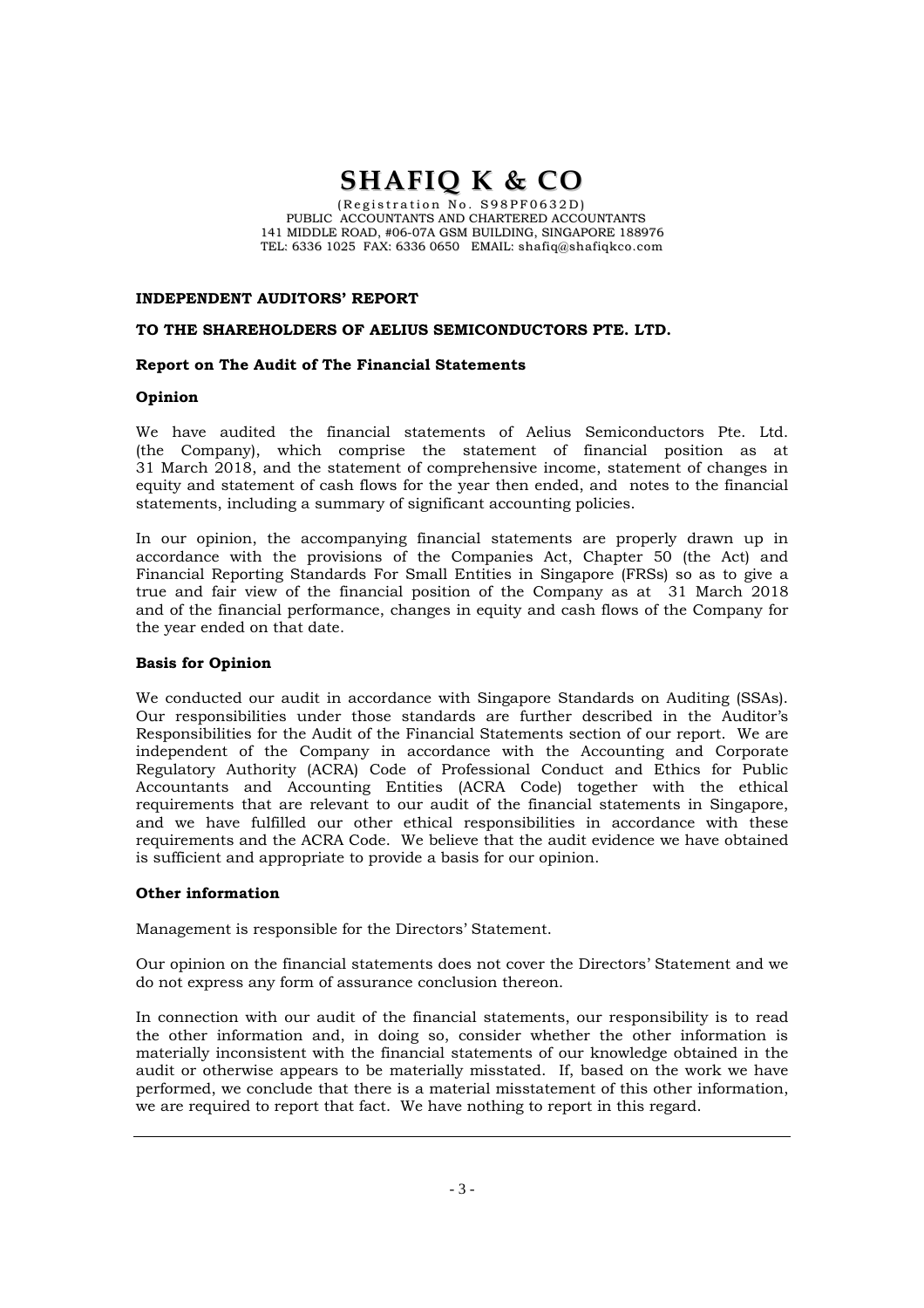# **SHAFIQ K & CO**

 $(Region No. S98PF0632D)$ PUBLIC ACCOUNTANTS AND CHARTERED ACCOUNTANTS 141 MIDDLE ROAD, #06-07A GSM BUILDING, SINGAPORE 188976 TEL: 6336 1025 FAX: 6336 0650 EMAIL: shafiq@shafiqkco.com

#### **INDEPENDENT AUDITORS' REPORT**

#### **TO THE SHAREHOLDERS OF AELIUS SEMICONDUCTORS PTE. LTD.**

(Continue from Page 3)

#### **Responsibilities of Management and Directors for the Financial Statements**

Management is responsible for the preparation of financial statements that give a true and fair view in accordance with the provisions of the Act and FRSs, and for devising and maintaining a system of internal accounting controls sufficient to provide a reasonable assurance that assets are safeguarded against loss from unauthorised use or disposition; and transactions are properly authorised and that they are recorded as necessary to permit the preparation of true and fair financial statements and to maintain accountability of assets.

In preparing the financial statements, management is responsible for assessing the Company's ability to continue as a going concern, disclosing, as applicable, matters related to going concern and using the going concern basis of accounting unless management either intends to liquidate the Company or to cease operations, or has no realistic alternative but to do so.

The directors' responsibilities include overseeing the Company's financial reporting process.

#### **Auditors' Responsibilities for the Audit of the Financial Statements**

Our objectives are to obtain reasonable assurance about whether the financial statements as a whole are free from material misstatement, whether due to fraud or error, and to issue an auditor's report that includes our opinion. Reasonable assurance is a high level of assurance, but is not a guarantee that an audit conducted in accordance with SSAs will always detect a material misstatement when it exists. Misstatements can arise from fraud or error and are considered material if, individually or in the aggregate, they could reasonably be expected to influence the economic decisions of users taken on the basis of these financial statements.

As part of an audit in accordance with SSAs, we exercise professional judgement and maintain professional scepticism throughout the audit. We also:

 Identify and assess the risks of material misstatement of the financial statements, whether due to fraud or error, design and perform audit procedures responsive to those risks, and obtain audit evidence that is sufficient and appropriate to provide a basis for our opinion. The risk of not detecting a material misstatement resulting from fraud is higher than for one resulting from error, as fraud may involve collusion, forgery, intentional omissions, misrepresentations, or the override of internal control.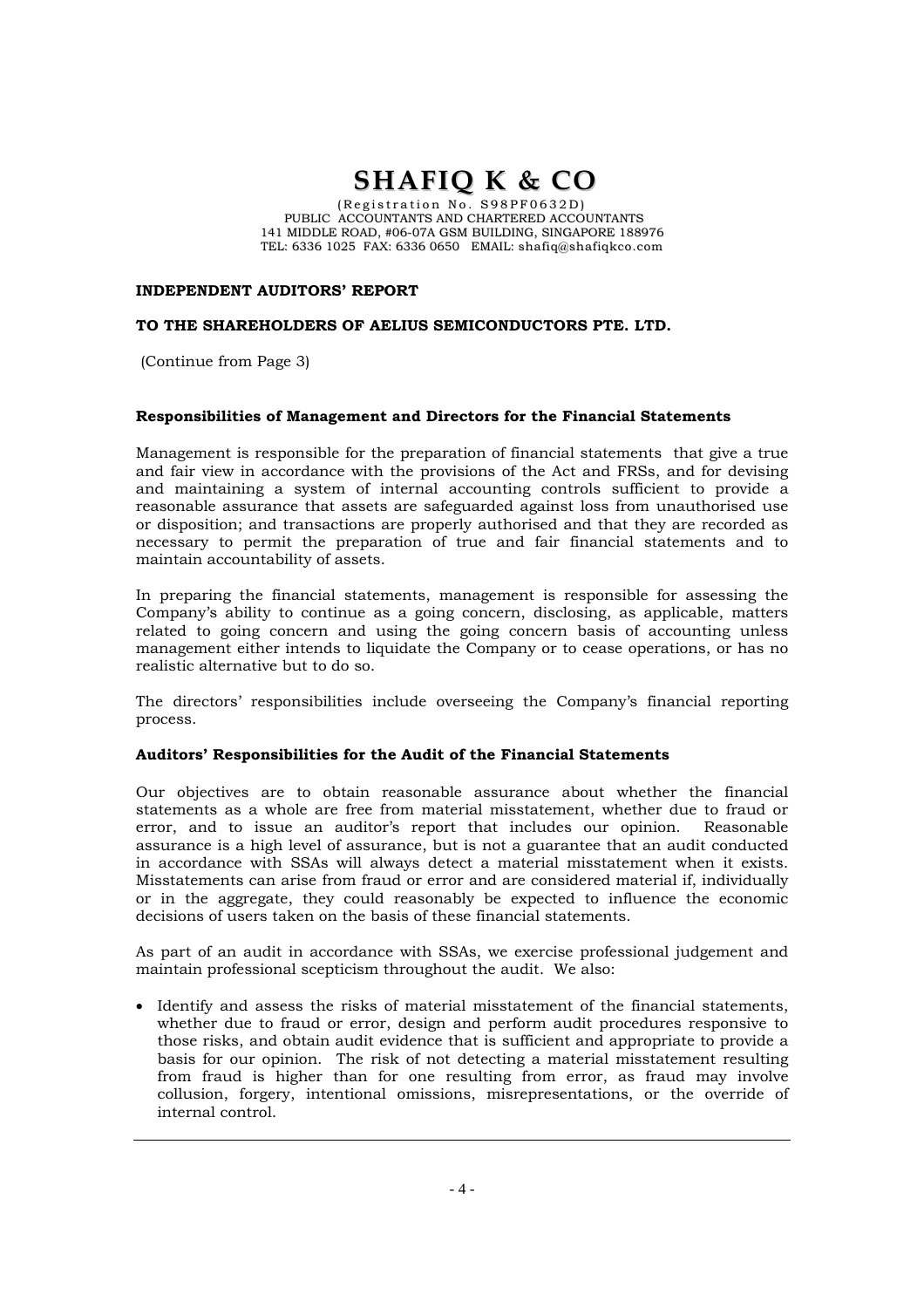$\mathop{\bf SHAFIQ}\limits_{\text{(Region No. S98PFO632D)}}\mathop{\bf K}_{\text{(Registribution No. S98PFO632D)}}$  PUBLIC ACCOUNTANTS AND CHARTERED ACCOUNTANTS 141 MIDDLE ROAD, #06-07A GSM BUILDING, SINGAPORE 188976 TEL: 6336 1025 FAX: 6336 0650 EMAIL: shafiq@shafiqkco.com

#### **INDEPENDENT AUDITORS' REPORT**

#### TO THE SHAREHOLDERS OF AELIUS SEMICONDUCTORS PTE, LTD.

(Continue from Page 4)

- Obtain an understanding of internal control relevant to the audit in order to design audit procedures that are appropriate in the circumstances, but not for the purpose of expressing an opinion on the effectiveness of the Company's internal control.
- Evaluate the appropriateness of accounting policies used and the reasonableness of accounting estimates and related disclosures made by management.
- Conclude on the appropriateness of management's use of the going concern basis of accounting and, based on the audit evidence obtained, whether a material uncertainty exists related to events or conditions that may cast significant doubt on the Company's ability to continue as a going concern. If we conclude that a material uncertainty exists, we are required to draw attention in our auditor's report to the related disclosures in the financial statements or, if such disclosures are inadequate, to modify our opinion. Our conclusions are based on the audit evidence obtained up to the date of our auditor's report. However, future events or conditions may cause the Company to cease to continue as a going concern.
- Evaluate the overall presentation, structure and content of the financial statements, including the disclosures, and whether the financial statements represent the underlying transactions and events in a manner that achieves fair presentation.

We communicate with the directors regarding, among other matters, the planned scope and timing of the audit and significant audit findings, including any significant deficiencies in internal control that we identify during our audit.

#### Report on Other Legal and Regulatory Requirements

In our opinion, the accounting and other records required by the Act to be kept by the Company have been properly kept in accordance with the provisions of the Act.

**SHAFIO K & CO** Public Accountants and **Chartered Accountants** 

Singapore, 28 April 2018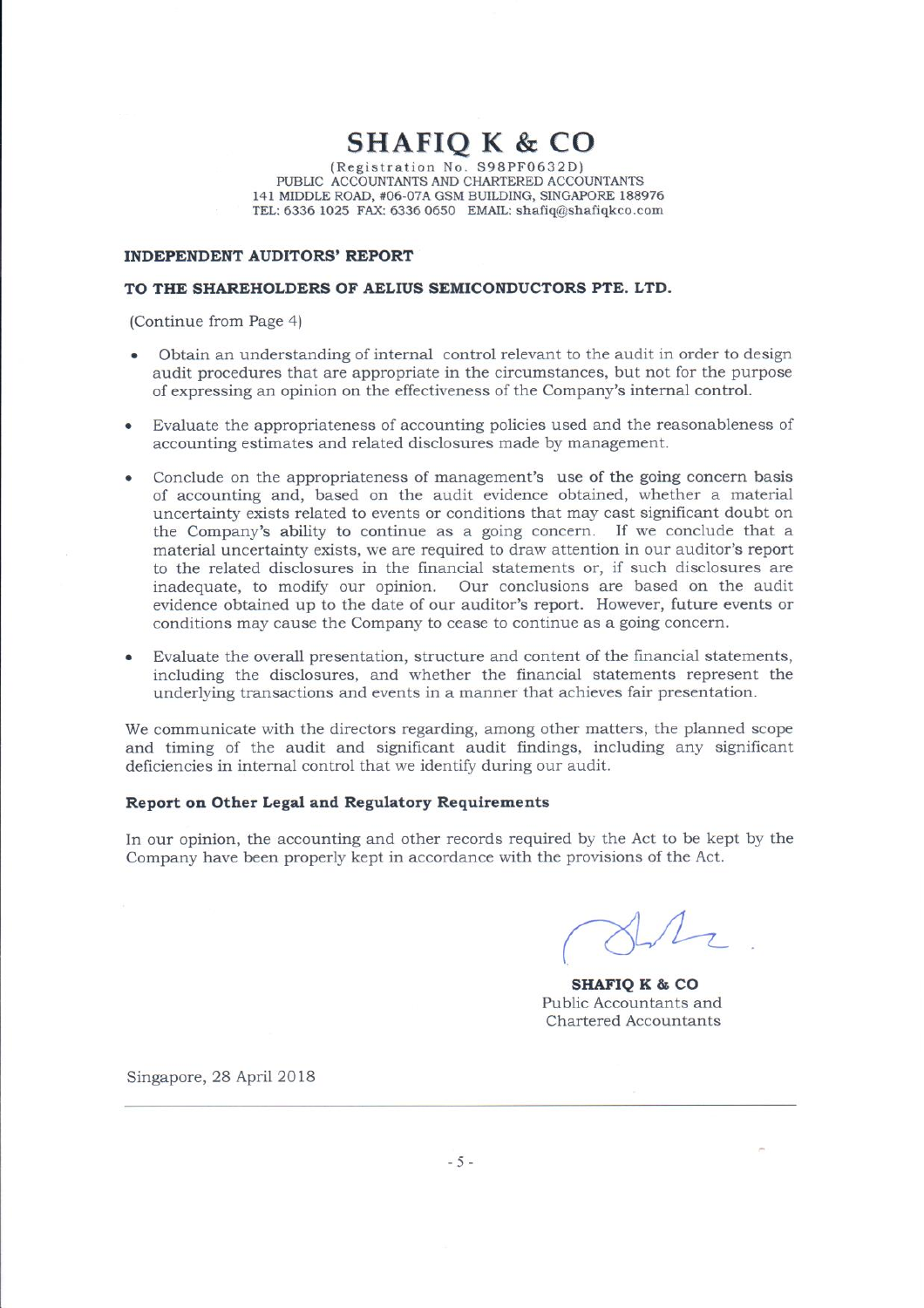(Company Registration No. 201509289W)

### **STATEMENT OF FINANCIAL POSITION AS AT 31 MARCH 2018**

|                                 | <b>Note</b>    | $-2018$<br>S\$ | $-2017$<br>S\$ |
|---------------------------------|----------------|----------------|----------------|
| <b>ASSETS</b>                   |                |                |                |
| <b>Non-current asset</b>        |                |                |                |
| Plant and equipment             | 3              | 1,117          | 1,862          |
| <b>Current assets</b>           |                |                |                |
| Inventory                       | $\overline{4}$ | 33,466         | 59,650         |
| Trade and other receivables     | 5              | 23,489         | 34,244         |
| Bank balance                    |                | 111,409        | 300,566        |
|                                 |                | 168,364        | 394,460        |
|                                 |                |                |                |
| <b>Total assets</b>             |                | 169,481        | 396,322        |
| <b>LIABILITIES</b>              |                |                |                |
| <b>Current liabilities</b>      |                |                |                |
| Trade and other payables        | 6              | 30,723         | 82,853         |
| Advance payments from customers |                | 20,823         |                |
|                                 |                |                |                |
| <b>Total liabilities</b>        |                | 51,546         | 82,853         |
|                                 |                |                |                |
| <b>Net assets</b>               |                | 117,935        | 313,469        |
| <b>EQUITY</b>                   |                |                |                |
| Share capital                   | $\overline{7}$ | 717,000        | 717,000        |
| <b>Accumulated losses</b>       |                | (599, 065)     | (403,531)      |
|                                 |                | 117,935        | 313,469        |

The annexed notes form an integral part of these financial statements.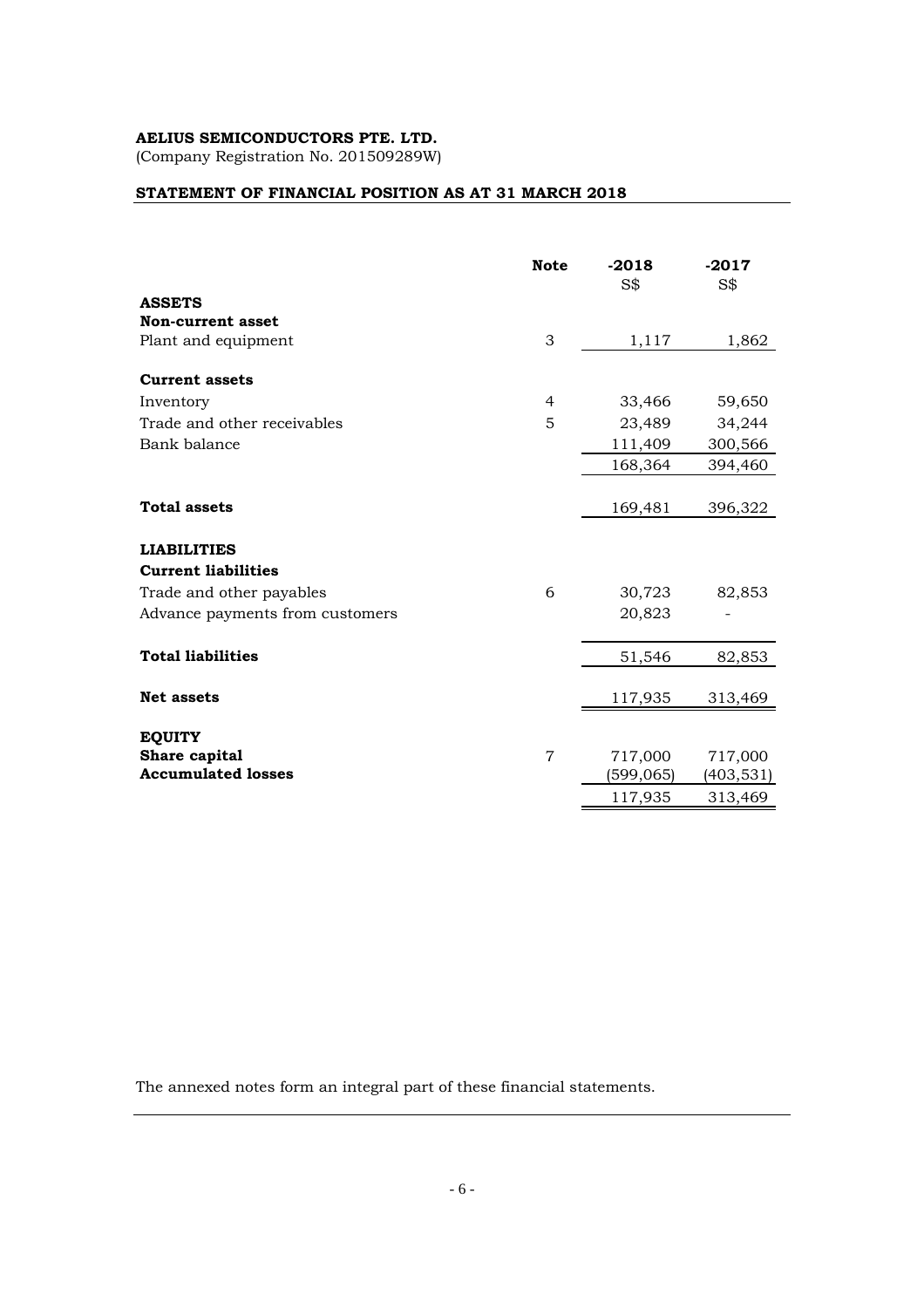(Company Registration No. 201509289W)

#### **STATEMENT OF COMPREHENSIVE INCOME FOR THE YEAR 31 MARCH 2018**

|                                 | <b>Note</b> | $-2018-$<br>S\$ | $-2017-$<br>S\$ |
|---------------------------------|-------------|-----------------|-----------------|
| Revenue                         |             |                 |                 |
| Sales                           |             | 248,114         | 25,058          |
| Exchange gain                   |             | 6,592           |                 |
| Sundry income                   |             | 449             |                 |
|                                 |             | 255,155         | 25,058          |
| Less: Cost and expenses         |             |                 |                 |
| Purchases                       |             | 168,839         | 99,400          |
| Change in inventory             |             | 26,184          | (59, 650)       |
| Office rental                   |             | 52,358          | 43,890          |
| Other expenses                  |             | 6,389           | 7,655           |
| Development costs               |             |                 | 91,639          |
| Depreciation                    |             | 745             |                 |
| Legal and professional fees     |             | 7,064           | 29,086          |
| Staff costs                     | 8           | 167,227         | 147,063         |
| Travelling expenses             |             | 10,421          | 31,146          |
| Royalty fees to holding company |             | 11,462          |                 |
|                                 |             | 450,689         | 390,229         |
| Loss before tax                 |             | (195, 534)      | (365, 171)      |
| Tax expense                     | 9           |                 |                 |
| <b>Net loss</b>                 |             | (195, 534)      | (365,171        |

The annexed notes form an integral part of these financial statements.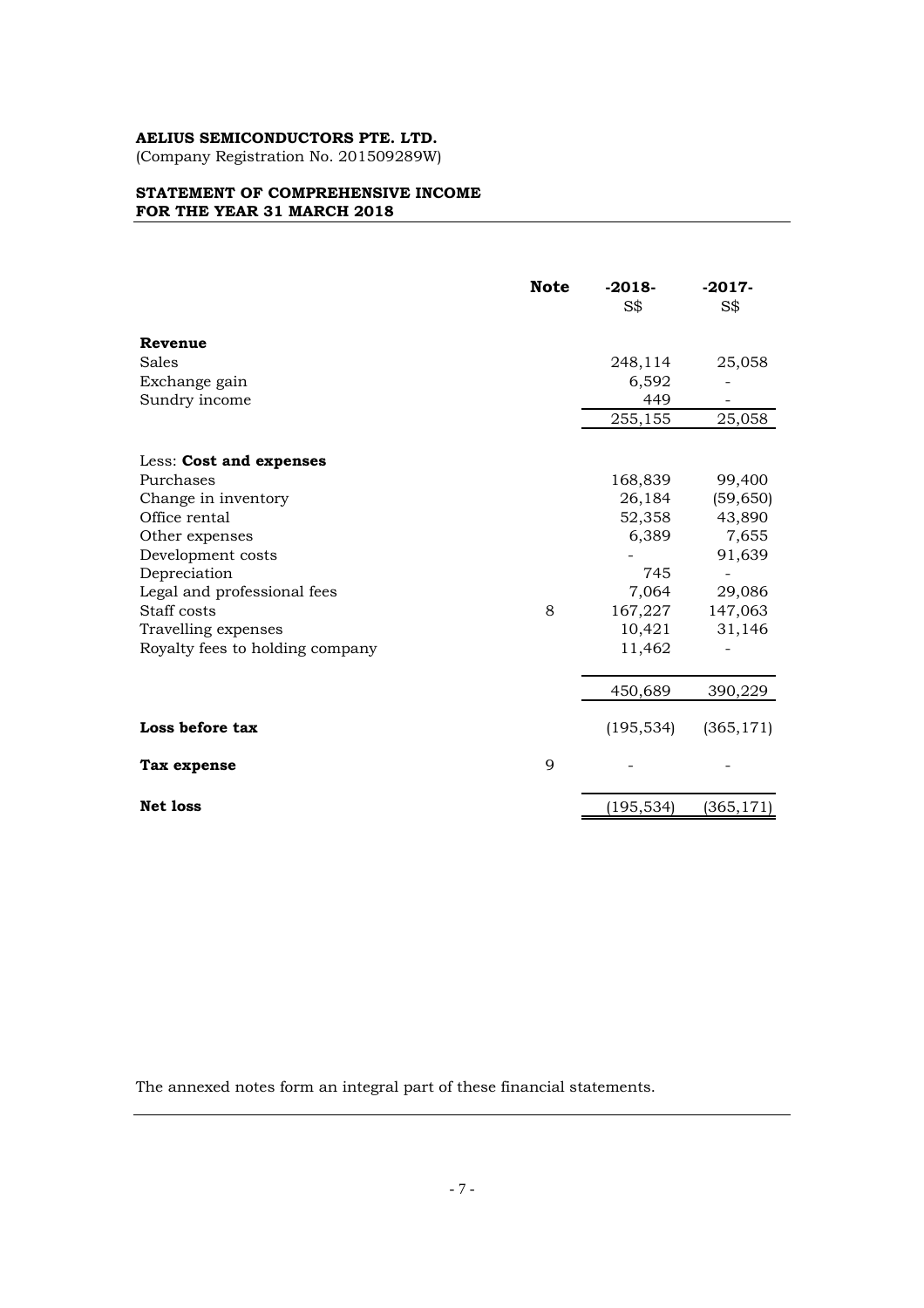(Company Registration No. 201509289W)

#### **STATEMENT OF CHANGES IN EQUITY FOR THE YEAR ENDED 31 MARCH 2018**

|                                   | <b>Note</b> | $-2018-$<br>S\$ | $-2017-$<br>$S\$   |
|-----------------------------------|-------------|-----------------|--------------------|
| Share capital<br>At the beginning |             | 717,000         | 217,000            |
| Issued<br>Balance at the end      | 7           | 717,000         | 500,000<br>717,000 |
| <b>Accumulated losses</b>         |             |                 |                    |
| At the beginning                  |             | (403, 531)      | (38, 360)          |
| Net loss                          |             | (195,534)       | (365,171)          |
| At the end                        |             | (599,065)       | (403,531)          |
| Total                             |             | 117,935         | 313,469            |

The annexed notes form an integral part of these financial statements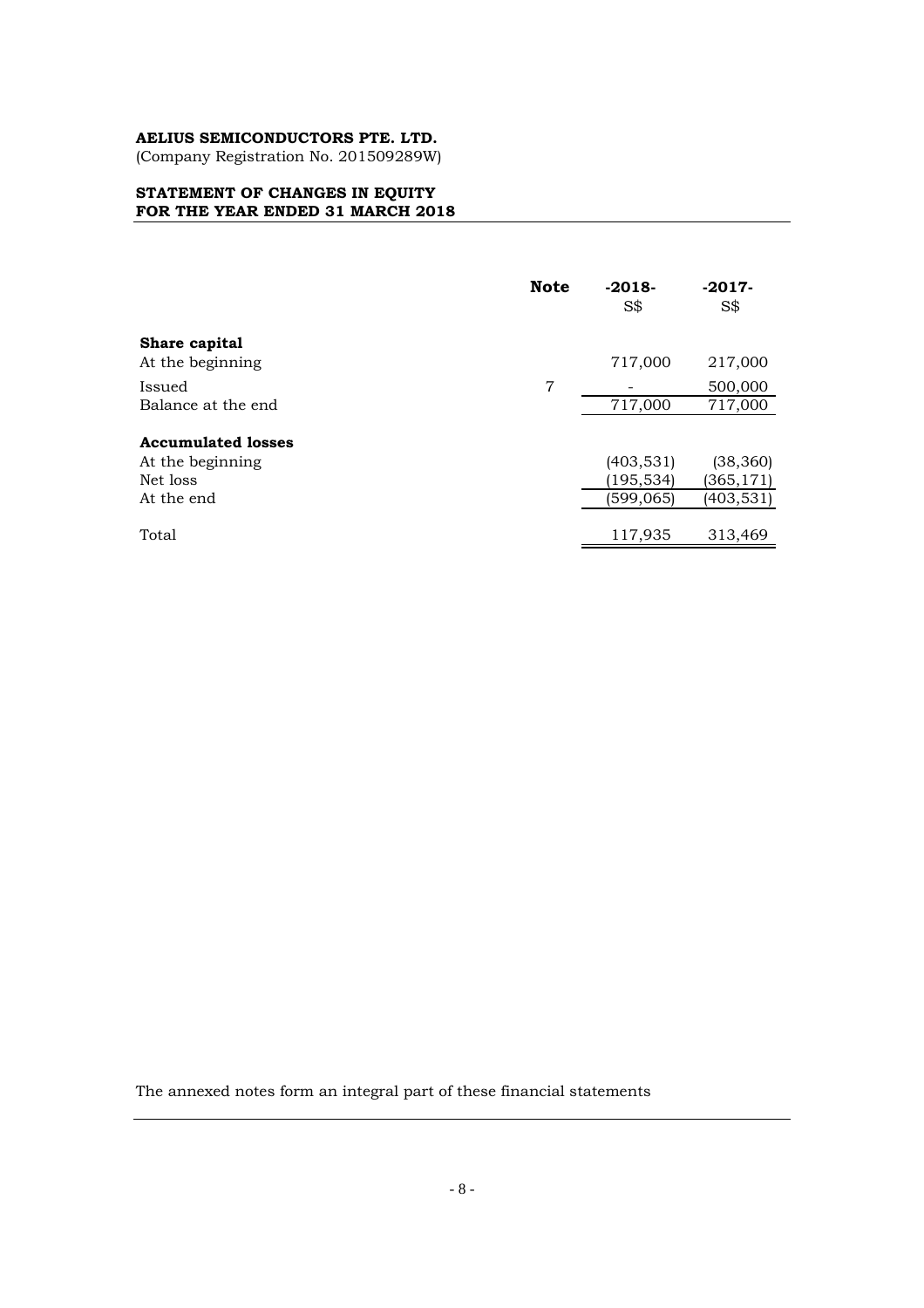(Company Registration No. 201509289W)

### **CASH FLOW STATEMENT FOR THE YEAR ENDED 31 MARCH 2018**

|                                          | $-2018-$<br>S\$ | $-2017-$<br>S\$ |
|------------------------------------------|-----------------|-----------------|
| CASH FLOWS FROM OPERATING ACTIVITIES     |                 |                 |
| Loss before taxation                     | (195, 534)      | (365, 171)      |
| <b>Adjustment for:</b>                   |                 |                 |
| Depreciation                             | 745             |                 |
|                                          | (194, 789)      | (365, 171)      |
| Operating cash flow before working       |                 |                 |
| capital changes                          |                 |                 |
| Changes in working capital:              |                 |                 |
| Trade and other receivables              | 10,755          | (34, 244)       |
| Inventory                                | 26,184          | (59, 650)       |
| Trade and other payables                 | (52, 130)       | 73,253          |
| Advance payments from customers          | 20,823          |                 |
| Cash generated from/(used in) operations | (189, 157)      | (385, 812)      |
| CASH FLOWS FROM INVESTING ACTIVITIES     |                 |                 |
| Plant and equipment - additions          |                 | (1,862)         |
| CASH FLOWS FROM FINANCING ACTIVITIES     |                 |                 |
| Issue of shares                          |                 | 500,000         |
| Net cash inflow in financing activities  |                 | 500,000         |
| <b>NET INCREASE IN BANK BALANCES</b>     | (189, 157)      | 112,326         |
| <b>BANK BALANCE AT BEGINNING</b>         | 300,566         | 188,240         |
| <b>BANK BALANCE AT END</b>               | 111,409         | 300,566         |

The annexed notes form an integral part of these financial statements.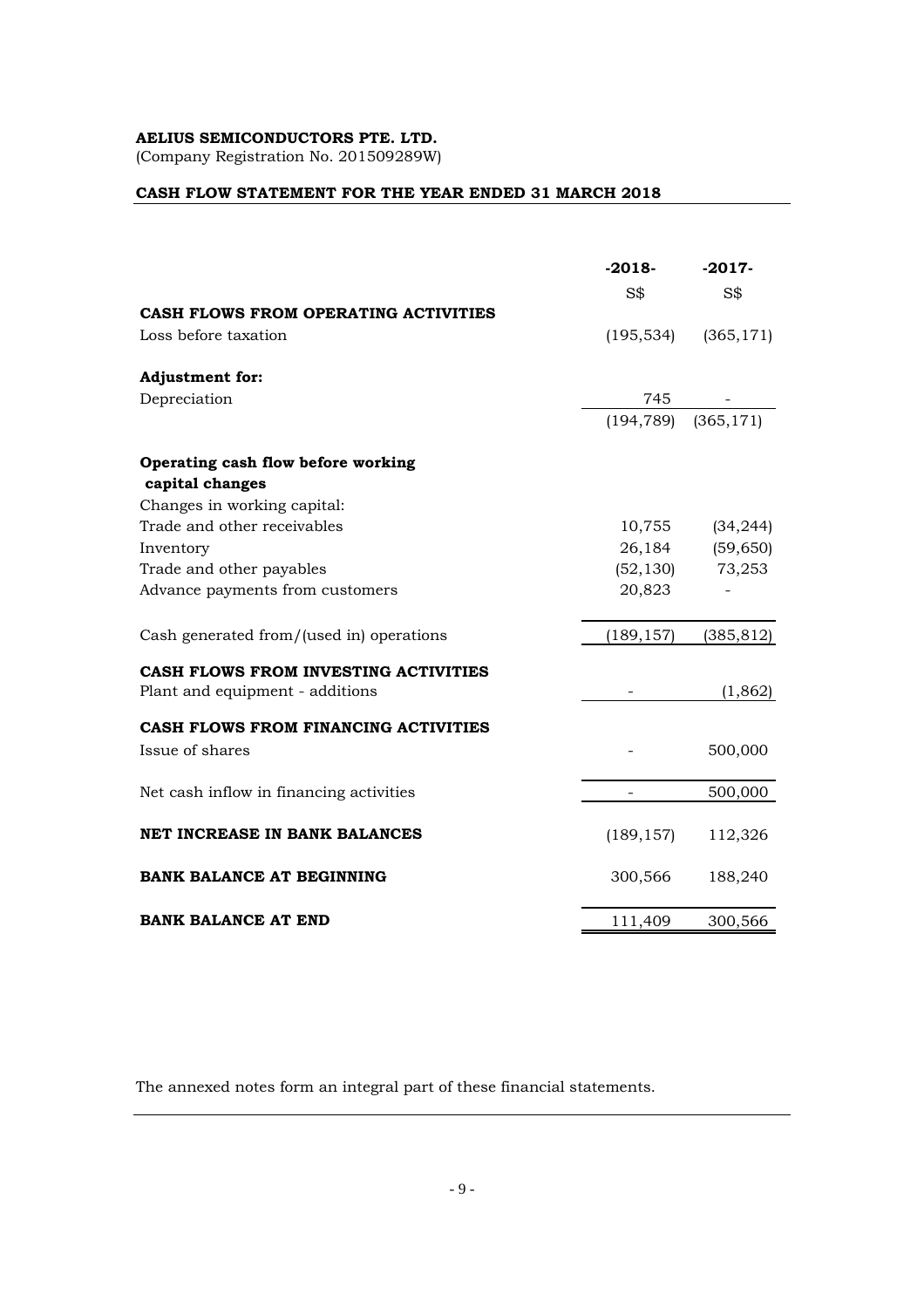(Company Registration No. 201509289W)

#### **NOTES TO THE FINANCIAL STATEMENTS – 31 MARCH 2018**

These notes form an integral part of and should be read in conjunction with the accompanying financial statements.

#### **1) GENERAL**

The financial statements of AELIUS SEMICONDUCTORS PTE. LTD. for the financial year ended 31 March 2018 were authorised for issue in accordance with a resolution by written means of the directors on 28 April 2018.

The company is a private company limited by shares, domiciled and incorporated in Singapore. The address of the company's registered office is 141 Middle Road, #06-07A GSM Building, Singapore 188976.

The principal activities of the company are those of design and development of engineering products.

#### **2) SIGNIFICANT ACCOUNTING POLICIES**

#### **a) Basis of preparation**

These financial statements have been prepared in accordance with Singapore Financial Reporting Standard for Small Entities (SFRS). The financial statements have been prepared under the historical cost convention, except as disclosed in the accounting policies below.

The preparation of financial statements in conformity with SFRS requires management to exercise its judgement in the process of applying the Company's accounting policies. It also requires the use of certain critical accounting estimates and assumptions.

#### **Key sources of estimation uncertainty**

Useful lives of plant and equipment

The useful lives of plant and equipment are reviewed at each balance sheet date and adjusted accordingly whenever the useful lives differ significantly.

Impairment of non- financial assets

Non-financial assets are assessed for any objective indication of impairment at each balance sheet date.

Impairment of trade and other receivables

Assessment is made at each balance sheet date, whether there is any objective evidence that a financial asset is impaired. This requires assessment of various factors affecting debtors probability of payments.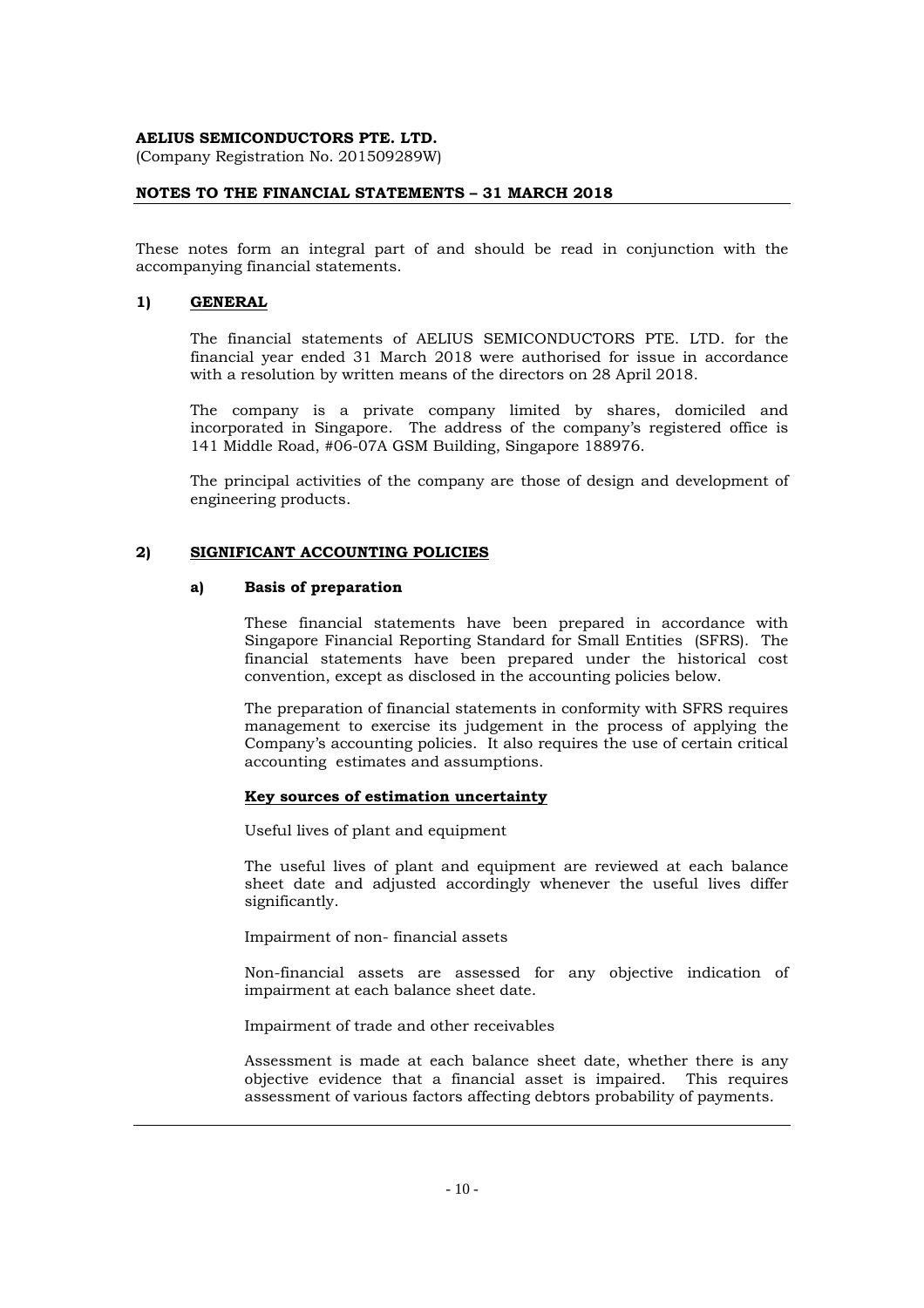(Company Registration No. 201509289W)

#### **NOTES TO THE FINANCIAL STATEMENTS – 31 MARCH 2018**

#### **b) Plant and equipment**

Plant and equipment are stated at cost less accumulated depreciation and any impairment in value. Depreciation is calculated on the straight line method over their estimated useful lives. The estimated useful lives have been taken as follows:

No. of years

#### Computer 5

Fully depreciated assets are retained in the financial statements until they are no longer in use.

#### **c) Foreign currencies**

#### (i) Functional and presentation currency

Items included in the financial statements are measured using the currency that best reflects the economic substance of the underlying events and circumstances relevant to the Company. The financial statements are presented in Singapore dollars, which is the functional currency of the Company.

(ii) Transactions and balances

Transactions in foreign currencies are measured and recorded in Singapore dollars, using the exchange rate in effect at the date of the transaction. Monetary assets and liabilities in foreign currencies are translated into Singapore dollars at rates of exchange approximating those ruling at the balance sheet date. All exchange adjustments are recognised in the income statement.

#### **d) Impairment of non-financial assets**

Assets are reviewed for impairment whenever events or changes in circumstances indicate that the carrying amount of the asset may not be recoverable. Whenever the carrying amount of an asset exceeds its recoverable amount, an impairment loss is recognized in income and expenditure statement for items of assets carried at cost. The recoverable amount is the higher of an asset's net selling price and value in use. The net selling price is the amount obtainable from the sale of an asset in an arm's length transaction. Value in use is the present value of estimated future cash flows expected to arise from the continuing use of an asset and from its disposal at the end of its useful life. Recoverable amounts are estimated for individual assets or, if it is not possible, for the cash-generating unit.

Reversal of an impairment loss recognized in prior years is recorded when there is an indication that the impairment loss recognized for an asset no longer exists or has decreased. The reversal is recorded in income statement or as a revaluation increase.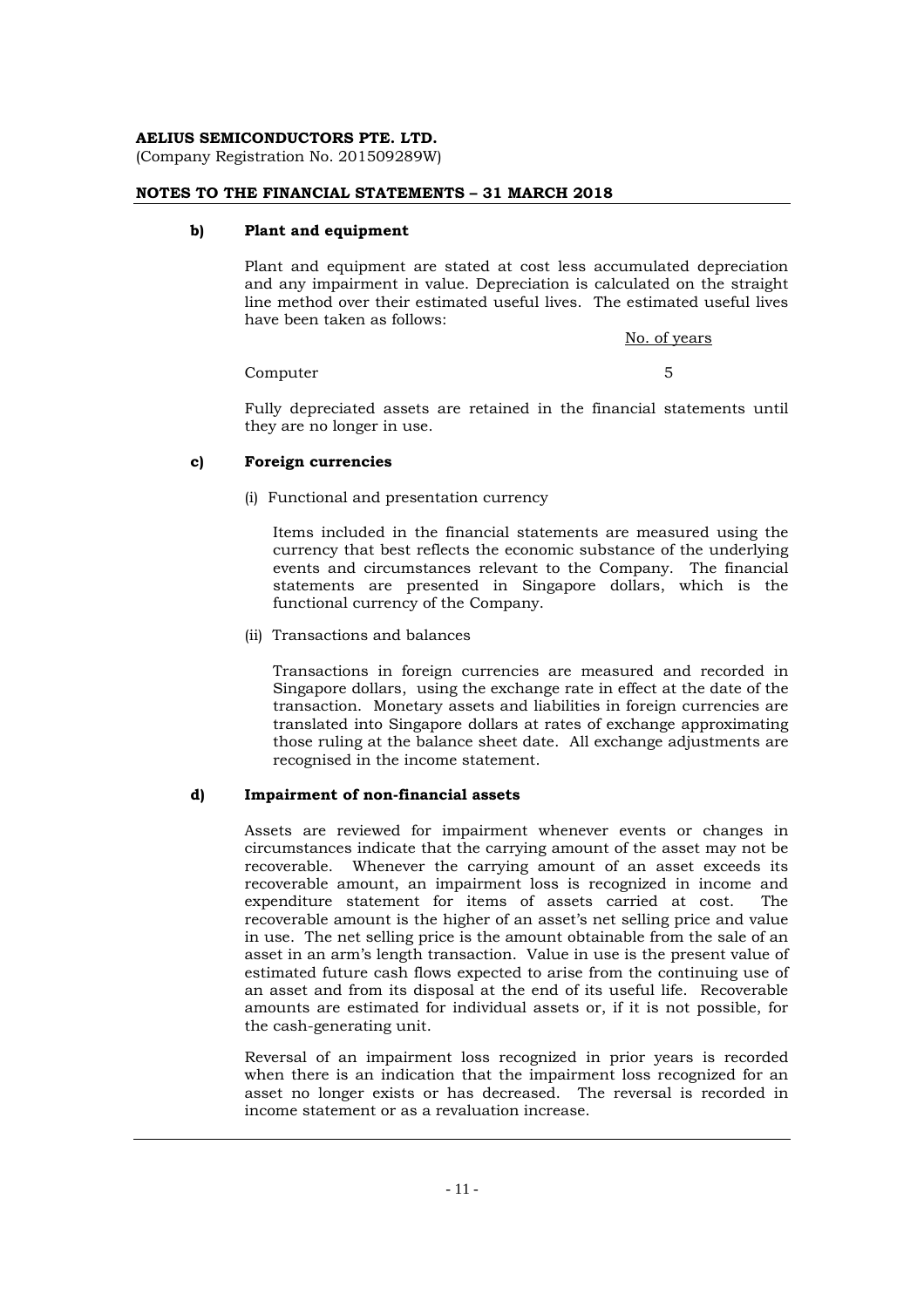(Company Registration No. 201509289W)

#### **NOTES TO THE FINANCIAL STATEMENTS – 31 MARCH 2018**

#### **e) Operating leases**

Rentals payable under operating leases are charged to income statement on a straight line basis over the lease term.

#### **f) Inventories**

Inventories are stated at the lower of cost and net realisable value. Cost is determined by weighted average method. Net realisable value is the estimate of the selling price in the ordinary course of business, less the costs of selling expenses.

Provision is made where necessary for obsolete, slow-moving and defective inventories.

#### **g) Revenue recognition**

Revenue from sale of goods is recognised when the company has transferred the risks and rewards of ownership of the goods to the buyer, and the economic benefits of the transactions can be measured reliably and will flow to the company.

#### **h) Employee benefits**

Defined contribution plans

 The company makes contributions to the Central Provident Fund scheme in Singapore,a defined contribution pension scheme. These contributions are recognised as an expense in the period in which the related service is performed.

#### **i) Trade and other receivables**

Trade and other receivables are recognised initially at fair value and subsequently measured at amortised cost using the effective interest method, less allowance for impairment. An allowance for impairment of trade and other receivables is established when there is objective evidence that the Company will not be able to collect all amounts due according to the original terms of the receivables. The amount of the allowance is the difference between the carrying amount and the present value of estimated future cash flows, discounted at the original effective interest rate. The amount of the allowance is recognised in the income statement.

#### **j) Trade and other payables**

Trade and other payables are initially measured at fair value, and subsequently measured at amortised cost, using the effective interest method.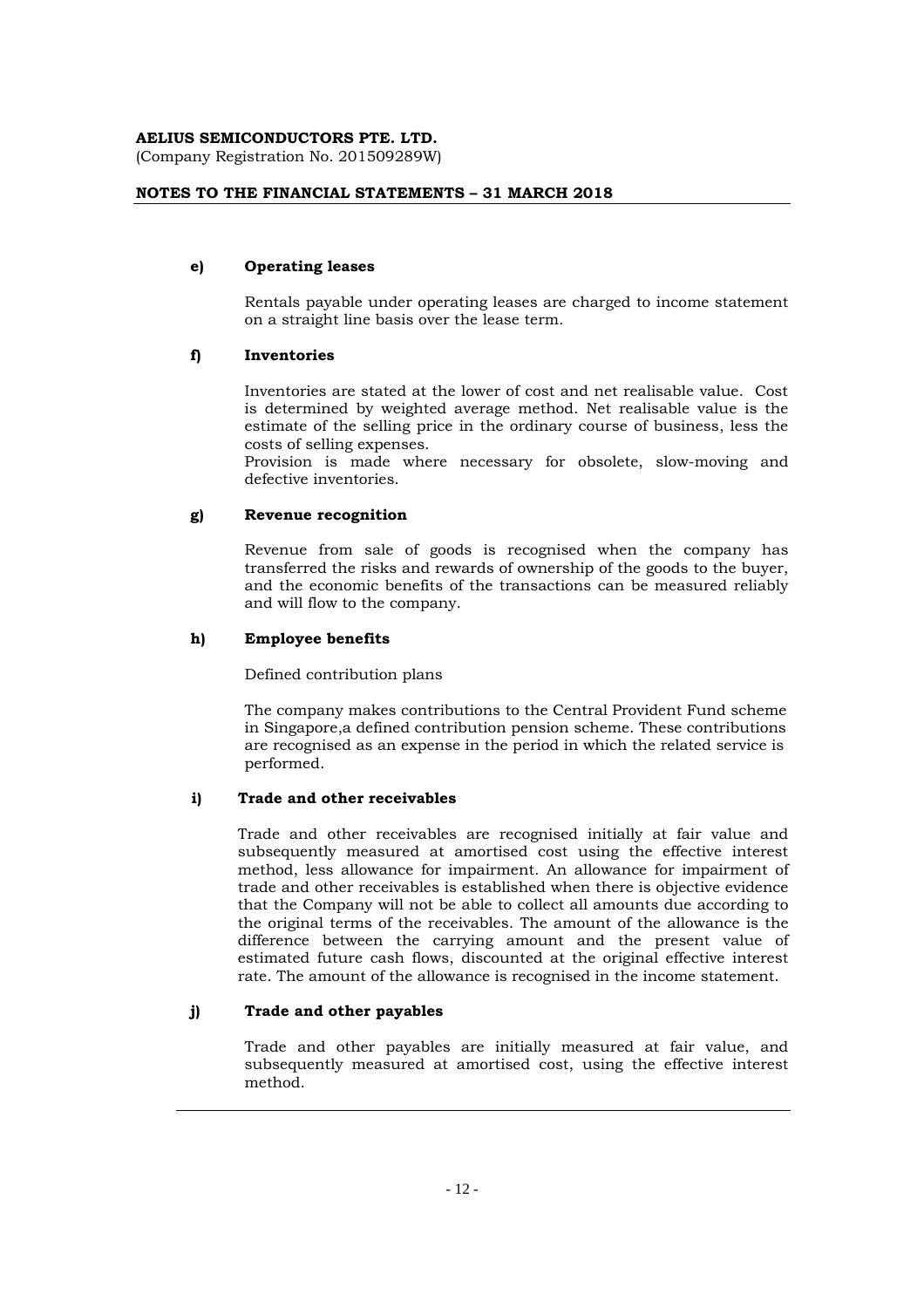(Company Registration No. 201509289W)

#### **NOTES TO THE FINANCIAL STATEMENTS – 31 MARCH 2018**

#### **k) Income tax**

Income tax for the financial year comprises current and deferred tax. Income tax is recognised in the income and expenditure statement except to the extent that it relates to items recognised directly in equity, in which such tax is recognised in equity.

Current taxation is provided based on the tax payable on the income for the financial year that is chargeable to tax.

Deferred income tax is provided, using the liability method, on all temporary differences at the balance sheet date between the tax bases of assets and liabilities and their carrying amounts for financial reporting purposes.

Deferred tax liabilities are recognised for all taxable temporary differences.

Deferred tax assets are recognised for all deductible temporary differences, carry forward of unused tax losses and unused tax credits to the extent that it is probable that future taxable profit will be available against which the deductible temporary differences, carry forward of unused tax losses and tax credits can be utilised. The carrying amount of deferred tax assets is reviewed at each balance sheet date and reduced to the extent that it is no longer probable that sufficient taxable profit will be available to allow all or part of the deferred tax asset to be utilised.

Deferred tax assets and liabilities are measured at the tax rates that are expected to apply to the period when the asset is realised or the liability is settled, based on tax rates that have been enacted or substantively enacted at the balance sheet date.

#### **3) PLANT AND EQUIPMENT Computer**

|                          | $-2018-$ | $-2017-$                 |
|--------------------------|----------|--------------------------|
|                          | S\$      | S\$                      |
| Cost                     | 1,862    | 1,862                    |
| Accumulated depreciation | (745)    |                          |
| Net book value           | 1.117    | 1,862                    |
|                          |          |                          |
| Current depreciation     | 745      | $\overline{\phantom{0}}$ |
|                          |          |                          |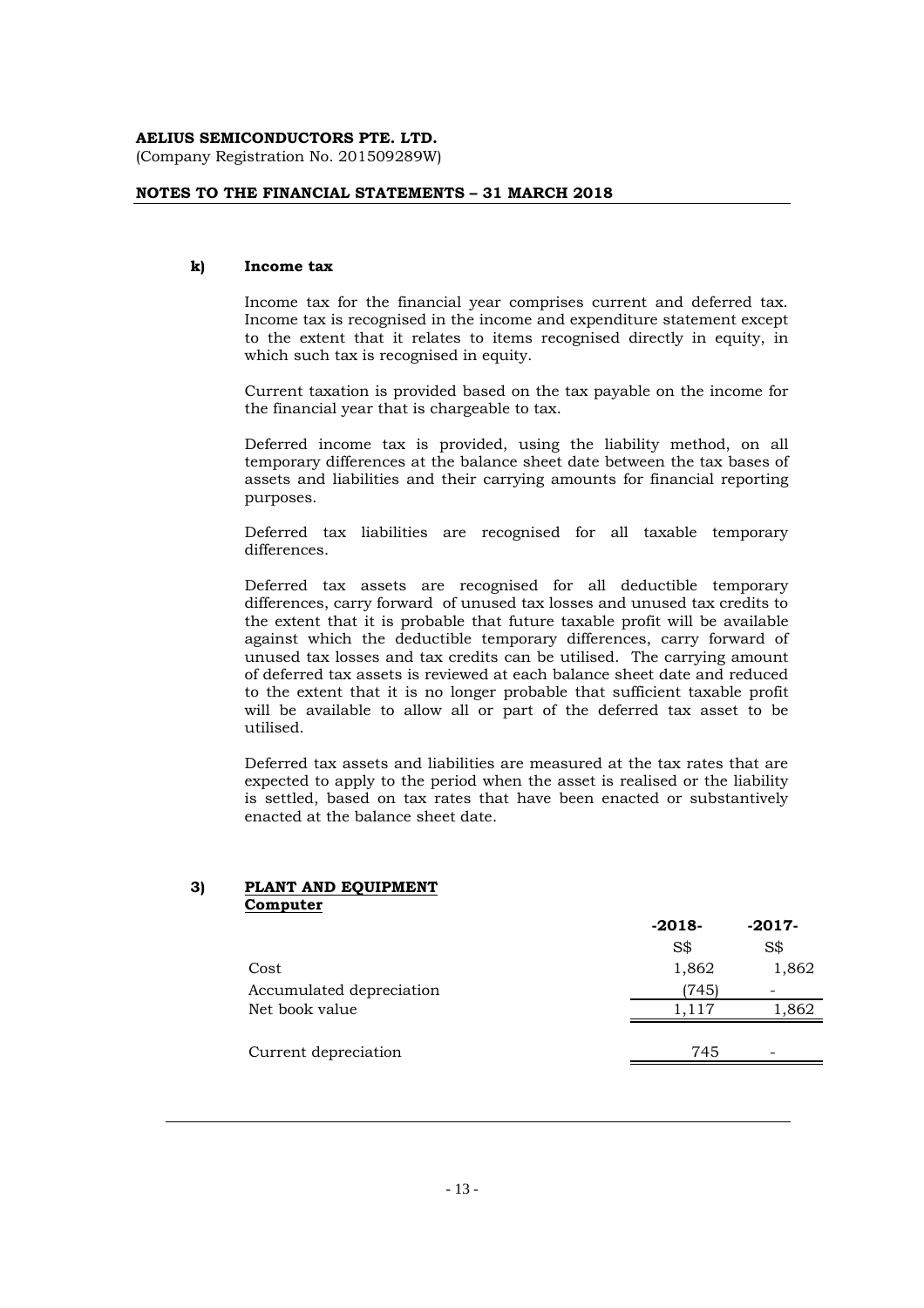(Company Registration No. 201509289W)

#### **NOTES TO THE FINANCIAL STATEMENTS – 31 MARCH 2018**

#### **4) INVENTORY**

This consists of engineering materials.

#### **5) TRADE AND OTHER RECEIVABLES**

|              | $-2018-$ | $-2017-$                 |
|--------------|----------|--------------------------|
|              | S\$      | S\$                      |
| Trade debtor | 814      | 880                      |
| Prepayments  | 11,717   | 22,084                   |
| Deposits     | 7,980    | 11,280                   |
| Recoverables | 2,978    | $\overline{\phantom{0}}$ |
|              | 23,489   | 34,244                   |

#### **6) TRADE AND OTHER PAYABLES**

|                                   | $-2018-$ | $-2017-$ |
|-----------------------------------|----------|----------|
|                                   | S\$      | S\$      |
| Trade creditors - holding company | 16,864   | 4,163    |
| - others                          |          | 66,001   |
| Accruals                          | 13,859   | 11,840   |
| Deposit from customer             |          | 849      |
|                                   | 30,723   | 82,853   |

#### **7) SHARE CAPITAL**

|                                     | $-2018-$<br>S\$ | $-2017-$<br>S\$ |
|-------------------------------------|-----------------|-----------------|
| At the beginning                    | 717,000         | 217,000         |
| Issued                              |                 | 500,000         |
| At the end - 71,700 ordinary shares | 717,000         | 717,000         |

The holders of the ordinary shares are entitled to receive dividends as and when declared by the Company. All ordinary shares carry one vote per share without restrictions. The ordinary shares have no par value.